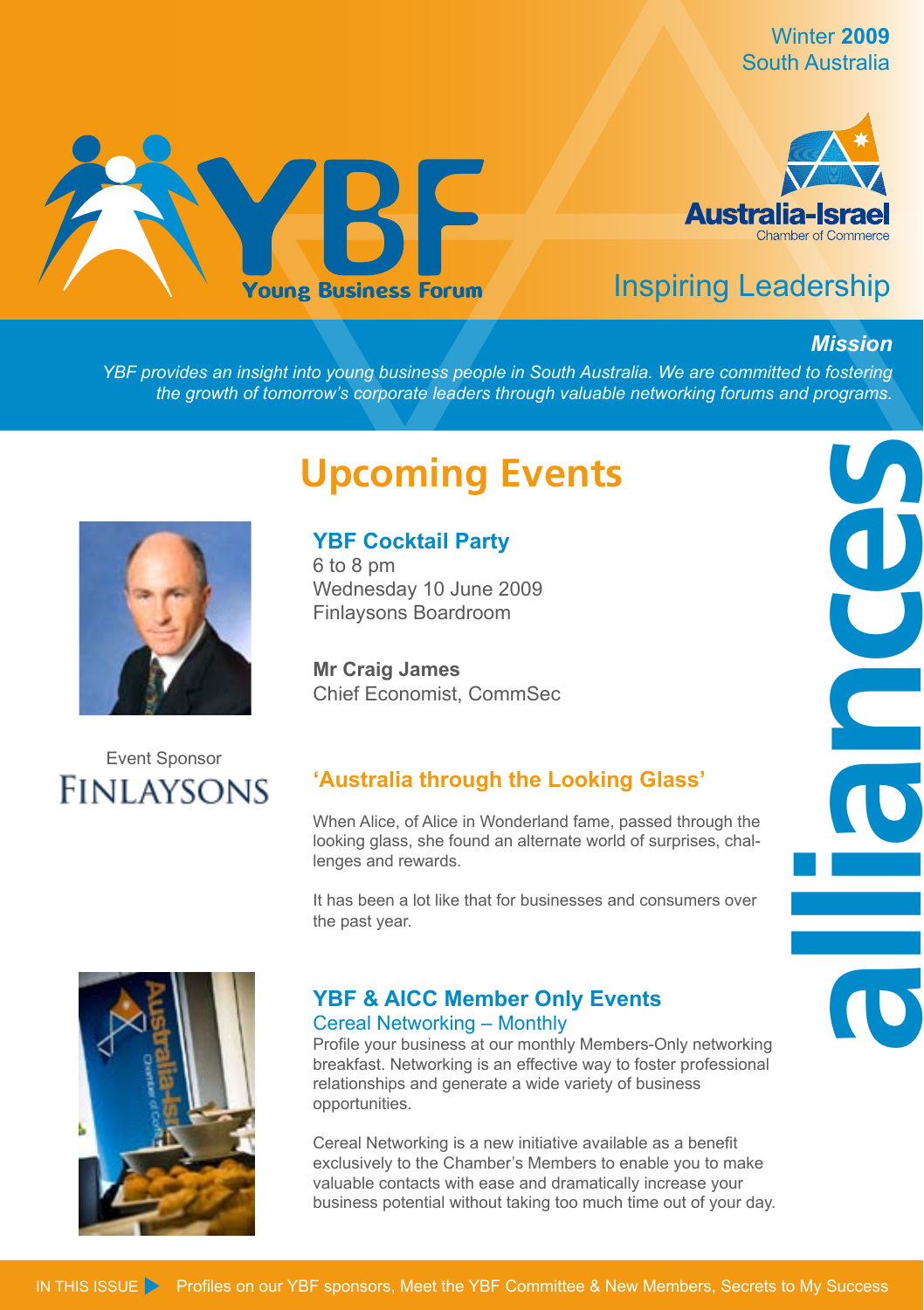





**Alisha Fisher** National Coordinato & CEO SA/NT alisha@aicc.org.au



**Diana De Hulsters Business Development** Manager SA/NT diana@aicc.org.au



**Kay Scutter** Event & Administration Manager SA/NT kay@aicc.org.au



#### **2009 Australia-Israel Hawke Lecture**

**Water Security and Climate Change: Israel and the Middle East, with Australian reflections**

**Dr Clive Lipchin, Arava Institute, Israel**

*Jointly presented by The Australia Israel Chamber of Commerce and The Bob Hawke Prime Ministerial Centre at the University of South Australia*

#### **Monday 6 July 2009**

**Bradley Forum,** Hawke Building level 5, UniSA City West campus 50 North Terrace, Adelaide 5.45pm for a 6.00pm start

More than a billion people do not have access to safe water, and some 2.6 billion lack adequate sanitation. However, the lack of access to water is not only due to its scarcity but to unequal command of the resource.

Climate change also affects water security – changing patterns of irrigation and agricultural production affect national economies and regional politics. Climate change will exacerbate the strains that already exist between access to water, inequality, and power.

Hear from an international expert on the impacts and challenges of water security and climate change in Israel and the Middle East and how Australia can learn from the solutions being developed.

# a unique style of<br>boutique<br>elegance...

at **The Sebel Playford Adelaide.** A truly inspired, highly acclaimed, boutique hotel where individuality reigns. Art Nouveau elegance, extensive guest facilities and state-of-the-art technology. Experience The Sebel Playford Adelaide, and the wonderful touches that set us apart.



**THE SEBEL PLAYFORD AA** 

**ADELAIDE** 

Tel **08 8213 8888** Free Call 1 800 885 888 120 North Terrace Adelaide **reservations@sebelplayford.com.au** www.mirvachotels.com Part of Mirvac Hotels & Resorts



UGP\_15366



### AUSTRALIA'S MOST FUEL EFFICIENT CAR.\*  $\qquad \qquad \textbf{(3.9)(104)}$ The new MInI D.

3.9l/100km,\* the new MINI Cooper Diesel delivers good vibes straight to your wallet. That's MINIMALISM, and the concept even extends to the price. And an extended on the DELAIDE MINI GARAG Right now you can driveaway in a new MINI D for just \$39,339°. To start Canada Concept extends to the concept even extendio driving extensively, and not expensively, visit Adelaide MINI Garage today.<br>محافظة المقاطعة المستند For those about to rock, we transport you! With a fuel consumption of

**Register to test drive the all new MINI Cooper Diesel today.** And the manufacture minimum is a selection of the  $\mathbf{R}$ **www.adelaide.minigarage.com.au/testdrive**

adelaide MInI GArAGe Cnr. West Tce & Currie St, Adelaide www.adelaide.minigarage.com

**104CO2 g/km**

**3.9l/100km**



. To start www.adelaide.minigarage.com.au adelaide MInI GArAGe Cnr. West Tce & Currie St, Adelaide Ph 08 8414 3131

\*As per Green Vehicle Guide as published by the Australian Government, based on combined fuel consumption<br>as per ADR81 /01 for MINI Cooper D manual. ^\$39,339 (on road).



including website nosting **websitestation.com.au P:08 8121 8351**

 $\mathbf{Y}$ website with our easy to use<br>content management system



advertising and digital right.

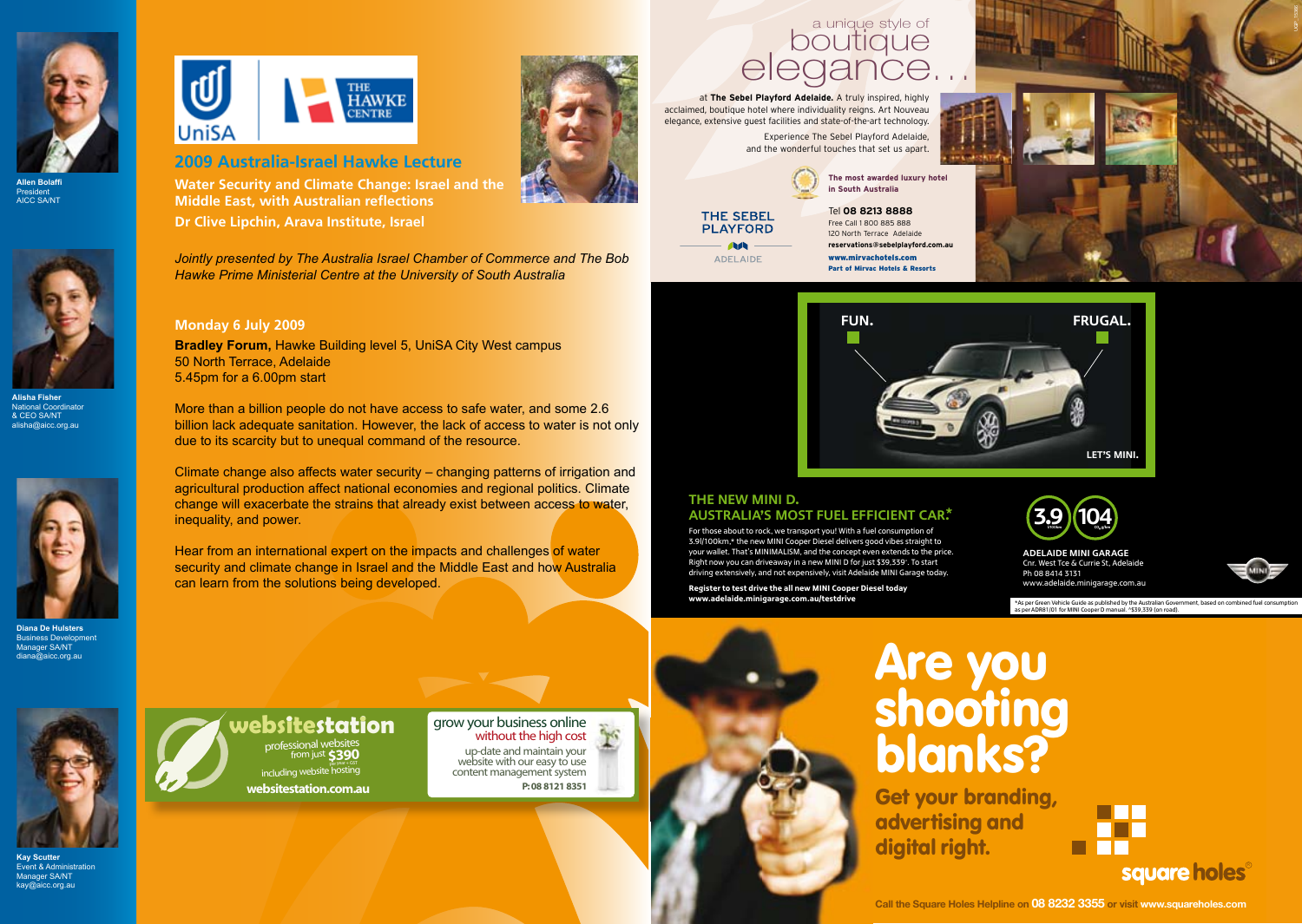South Australia Any Day intake in 2009

#### *Creating Tomorrow's Business Leaders Today...*

Are you ready to take your career to new heights and gain years of valuable business experience in a matter of months?

If the answer is yes, then the Young Business Forum Mentoring Program will provide you with the opportunity of a lifetime. The Australia-Israel Chamber of Commerce (AICC) is excited to announce"any day" intakes of its South Australian Young Business Forum Mentoring Program in 2009.

The YBF Mentoring Program is an exciting initiative which offers an individual YBFmember (mentee) one-on-one mentoring by an experienced and successful businessprofessional who is prepared to act in the capacity of mentor and share his or her knowledge and skills.

#### **The Mentoring Program consists of:**

• min. 6 One-on-one meetings between the assigned mentor and mentee pair (1-2 hours per month)

• 2 Group mentee/mentor breakfasts

The program is conducted in a strictly confidential manner

#### **Success Story**

**YBF Mentoring Program**<br>
South Australia<br>
Any Day Intake in 2009<br>
Creating Temororw's Business Leaders<br>
Are you ready to take your career to new 1<br>
experience in a matter of months?<br>
The answer is yes, then the Young Busin *"The YBF Mentoring Program run by the Australia-Israel Chamber of Commerce has guided me to delve within myself to develop and refine the necessary tools that are required for my career progression at Perks Chartered Accountants. It has assisted me not only to seek guidance when necessary, but to challenge myself to develop solutions to problems and stand by my actions. The program has provided opportunities to build confidence in both professional and social situations. It has allowed me to develop a clear path for both my professional and personal goals to come to fruition. It has allowed me to realise my potential and create a clear path towards the future.* 

*The outlay for the Mentoring Program is minimal compared to the vast benefits received.* 

*I recommend the YBF Mentoring Program to anyone wanting to take their career to new heights and realise their potential."*

Sam McCarthy (October 2007 intake) Senior Business Services Accountant Perks Chartered Accountants

## **Introducing the YBF Committee**

#### **Committee Members:**

| Ms Samantha Munt             |
|------------------------------|
| Ms Sarah Lindblom            |
| Ms Angela Scarfo             |
| Ms Amanda Gayler             |
| Mr Michael Chrisan           |
| Mr Mal Chia                  |
| Mr John Moffatt              |
| Mr Simon Koeroessy           |
| <b>AICC Representatives:</b> |
|                              |

Senior Consultant Michels Warren Business Development Coordinator **Enterprise Adelaide** Associate **Associate** Minter Ellison Lawyers Marketing Coordinator **Marketing Coordinator** Management Recruitment Consultant Consultant Consultant Consultant Consultant Coffey International Senior Account Manager Senior Account Manager Square Holes Manager PBS - Client Relationship Management Commonwealth Bank Associate Director **Community** PKF

| Ms Diana De Hulsters | <b>Business Development Manager</b> | Australia-Israel Chamber of Commerce |
|----------------------|-------------------------------------|--------------------------------------|
| Mrs Alisha Fisher    | CEO                                 | Australia-Israel Chamber of Commerce |

#### **Introducing Mr John Moffatt**



John is a Manager in the Institutional Banking & Markets Team at the Commonwealth Bank of Australia and has been with the Bank for 4 years. His principal responsibility is the management of a portfolio of large corporate and publically listed companies located primarily in South Australia. This is achieved by providing a variety of funding options to clients through Debt and Equity raisings.

Attending YBF Functions is a unique opportunity to network with young professionals and future leaders of South Australia and by joining the committee he hopes to continue the good work of YBF and continue to promote the value of networking.

#### **Introducing Mr Mal Chia**

Mal is an Account Manager and Digital Strategist at Square Holes. He is a marketing and branding specialist with a passion for helping businesses leverage digital channels. Since starting his own event promotions agency in 2001, he has gone on to forge a successful career in the arts, media and entertainment having held senior marketing and general management positions in organisations including the Adelaide Fringe and Fresh FM. During this time, he has worked on campaigns with brands such as Vodafone, Diageo, Microsoft, Adelaide United, Coopers and SANFL.



Introduced to AICC and YBF two years ago, Mal has enjoyed the opportunity to further his professional development and connect with like-minded individuals. A self-described "capitalist with a conscience," he brings to the YBF committee a desire to share his ideas and inspire young professionals to reach their full potential.

**5**

## **Welcome to our New YBF members**

Ceefa Consultancy – Ms Chelly Morgan DBG Technologies – Mr Daniel Wilson

## **Five Reasons Why Your Company Should Be Involved with The AICC and YBF**

The Chamber offers your company a number of opportunities for adding value to your business in the following areas:

- Strategic Marketing Through promotion, broad-based advertising and niche market opportunities. **1**
- Business Development Through key introductions to business and political leaders and access to Chamber members. **2**
- Staff Development Through business networking functions and the Young Business Forum (only in selected states) **3**
- Corporate Entertainment Through priority privileges at major business luncheons, dinners, receptions and private CEO briefings. **4**
	- New Business Opportunity Utilising strategic alliances, technology transfers, joint ventures with Israeli Companies.

**Join Us** in this excellent program by contacting us for the program flyer & application form. Call Alisha Fisher, CEO of the AICC SA/NT on (08) 8221 7004 or email Alisha@aicc.org.au

#### **Participation Fee…**

\$1000 (GST Incl) for existing AICC and YBF Members \$1100 (GST Incl) for non-members (includes 6 months individual membership to attend AICC & YBF networking events at member rates)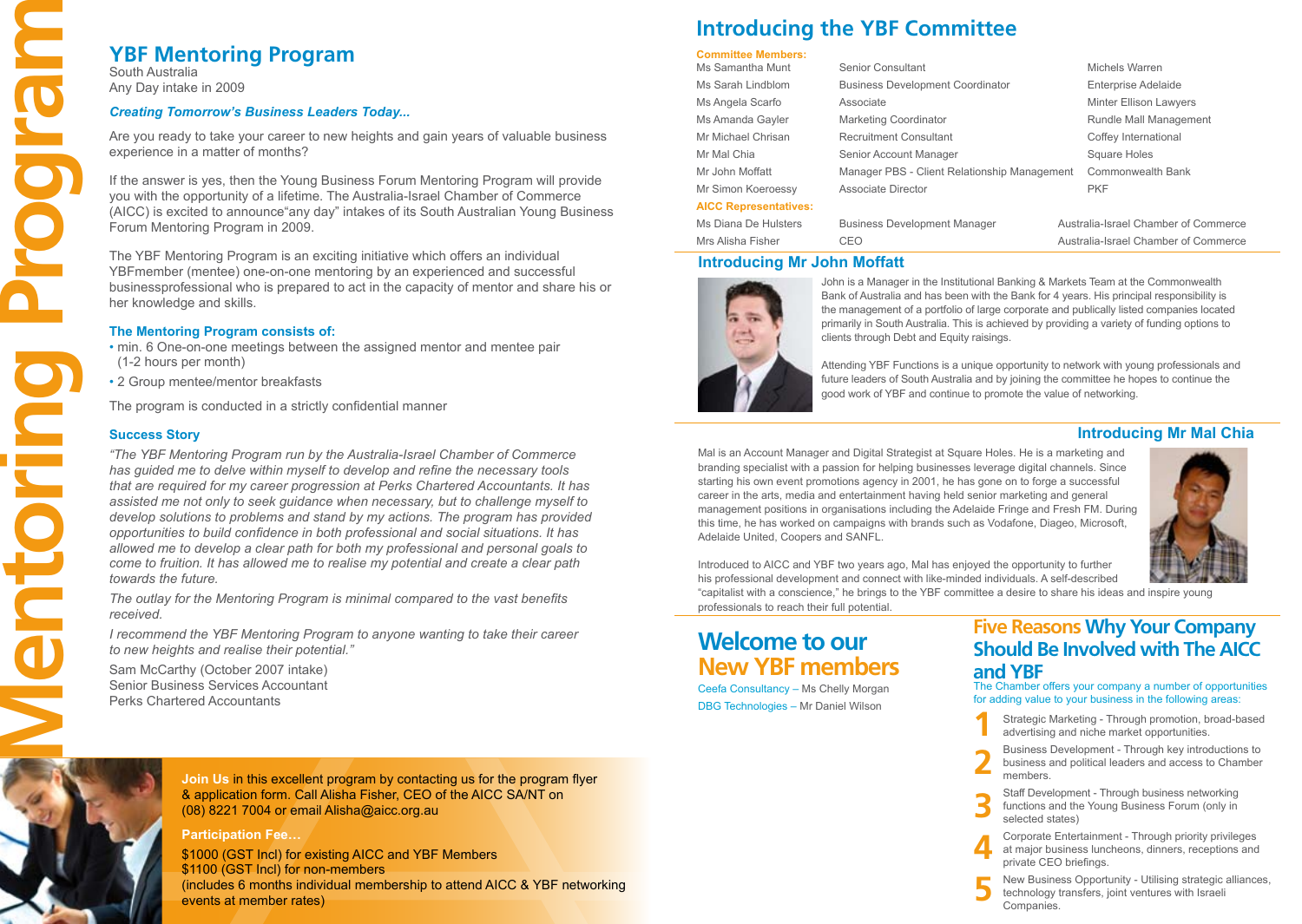



**Success**

**YBF Individual Member David Lipschitz** *Director*

**Logic Finance www.logicfinance.com.au** 

**Who has had the most influence on your career and why?** A number of successful individuals, who I look up for their best qualities.

**What was the most important business decision you made in 2008-2009?** To persevere with a spin-off business, despite what others were telling me.

**How do you celebrate success?** With a glass of wine around those that inspire me.

**What do you think is the secret to work-life balance?** Being able to say "no – I need to take a break"! Also, having a supportive wife.

**What is one secret to success you would like to share with our YBF members?** Be determined but ensure you don't step on others along the way. But most importantly, enjoy the iourney!



*Barossa Valley Estate (BVE) was formed in 1984 by 80 third and fourth generation grape growers who took control of their destiny by forming a co-operative and produce their own wine.* 

*Every BVE wine is made in the reflection of our world-famous E&E Black Pepper Shiraz. Crafted from 100% Barossa Valley fruit our wines highlight the true expression of the richness and character of the region.* 

## *www.bve.com.au*

THE SEAL OF BAROSSA VALLEY QUALITY

## **AICC & YBF Members Only Whisky Experience**

**Sebel Playford Hotel**  23 April 2009



## **YBF Showdown Breakfast**

**Sebel Playford Hotel** 1 May 2009